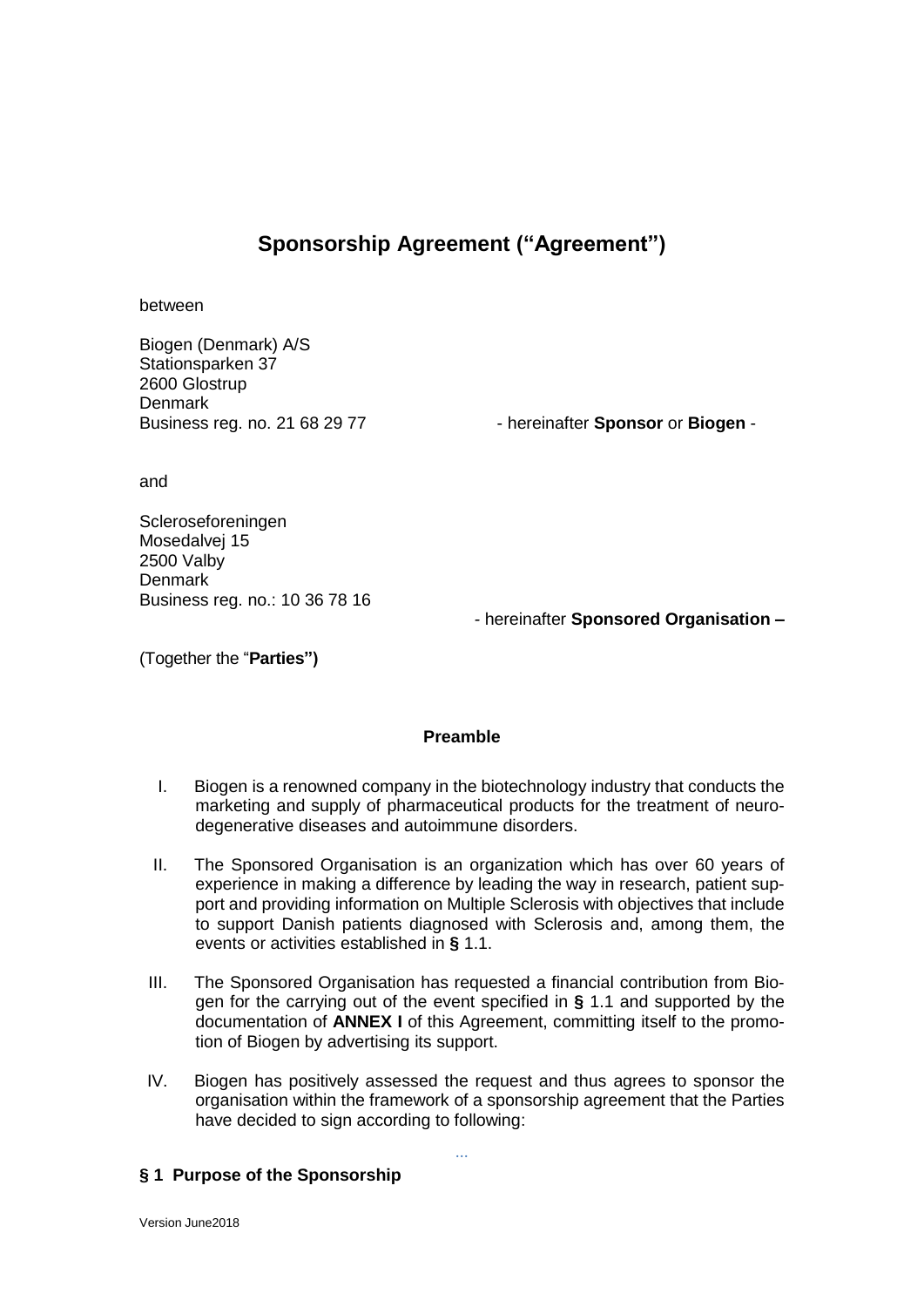

1.1. Biogen agrees to sponsor the Sponsored Organisation with their participation in the event or activity, the content of which is detailed below, with the program included as **ANNEX I** to this Agreement:

|                                                                                  | <b>Detailed description</b>                                                                                                                                                                                                                                                             |
|----------------------------------------------------------------------------------|-----------------------------------------------------------------------------------------------------------------------------------------------------------------------------------------------------------------------------------------------------------------------------------------|
| Title of the activity                                                            | Cykelnerven 2020                                                                                                                                                                                                                                                                        |
|                                                                                  | corporate memberships                                                                                                                                                                                                                                                                   |
| Type of sponsorship                                                              | $\boxtimes$ events and congresses                                                                                                                                                                                                                                                       |
|                                                                                  | $\Box$ exhibits                                                                                                                                                                                                                                                                         |
| <b>Expected duration</b>                                                         | Week 25                                                                                                                                                                                                                                                                                 |
| <b>Amount requested</b>                                                          | DKK 17.000 plus VAT                                                                                                                                                                                                                                                                     |
| Tangible benefit to be<br>received by Biogen in<br>exchange for sponsor-<br>ship | This sponsorship provides Biogen with the following benefits<br>and opportunities:<br>Logo on local team shirt, e-mail banner for own website<br>and logo on Cykelnerven's website, 5 bike shirts, press<br>package (press texts and photos for use in internal and<br>external medias) |

# **§ 2 The Sponsor's responsibilities**

- (1) In return for the Sponsored Organisation fulfilling the responsibilities pursuant to § 3 and 4 below, the Sponsor shall support the event by paying an amount of DKK **17.000** in addition to VAT, if applicable.
- (2) The Sponsor shall not incur additional costs.
- (3) Payment shall be made within 30 days after receipt of the invoice. The invoice must include PO number: **606449**.

# **§ 3 The Sponsored Organisation's responsibilities**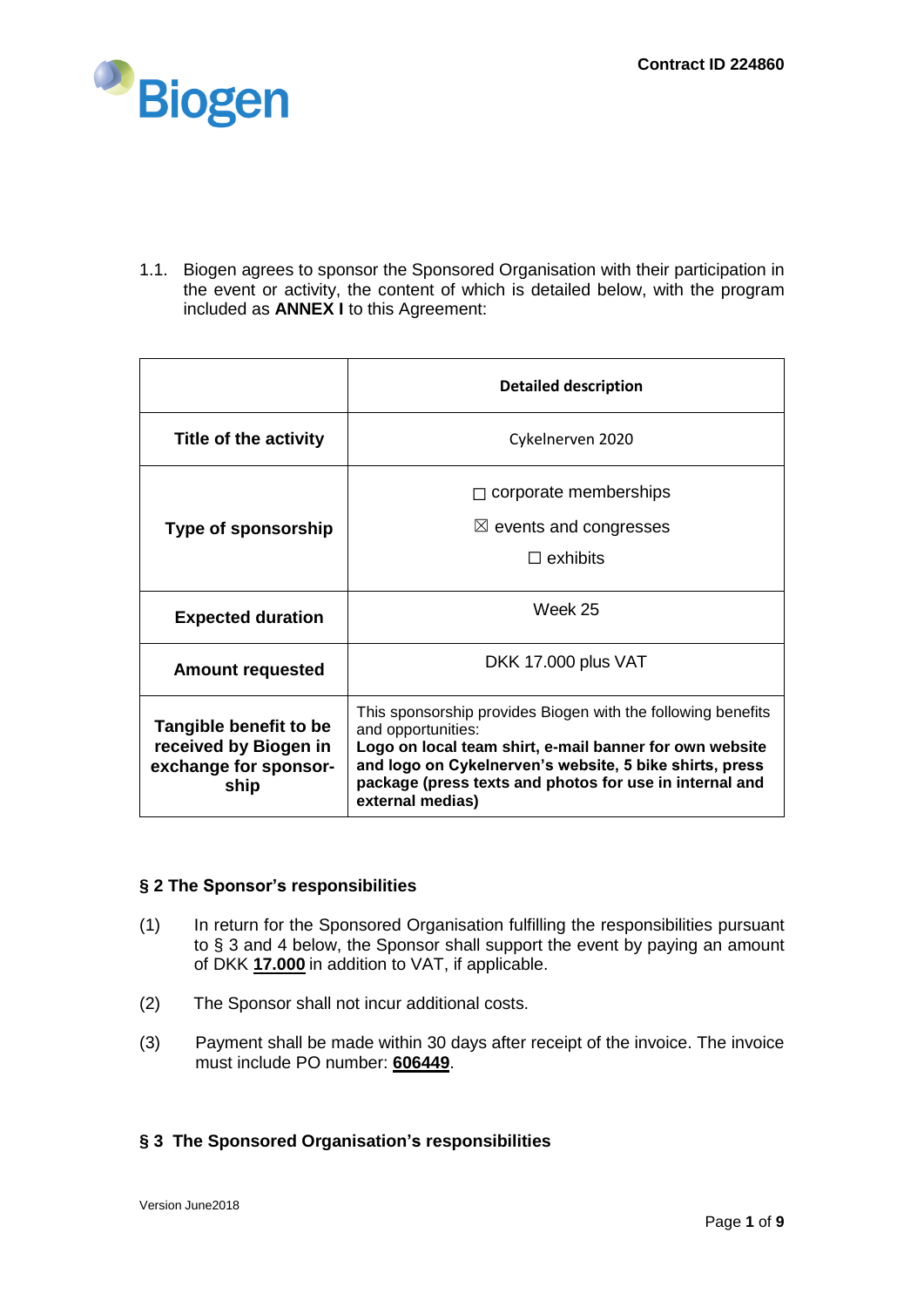

The Sponsored Organisation undertakes to advertise, in accordance with the legal provisions in force, the contribution provided by the Sponsor in the event or activities described in **§** 1.1. The Sponsored Organisation undertakes to make public the sponsorship in verbal or written communication, graphic or audiovisual support for the event or results of the event. The Sponsored Organisation undertakes to place the Sponsor's logo on the website and in all other items announcing the sponsored activity or event.

The Sponsored Organisation authorizes the Sponsor to advertise the sponsorship agreed by means of the present Agreement in the form, manner, and conditions that Biogen deems appropriate, within the framework of institutional promotional activities of Biogen and/or promotion or information about medicines or other products. This authorization will not give rise to any different or additional consideration other than that agreed in this Agreement.

The Sponsored Organisation shall in any case respect the guidelines set by Biogen regarding all matters referring to the Biogen logo and corporate image.

Under no circumstances shall social programs/entertainment programs or the participation of spouses in the event be paid for.

# **§ 4 Additional obligations: Compliance with ethical and regulatory norms**

- (1) **Compliance with statutory regulations and code**. The Sponsored Organisation bears sole responsibility for conducting the event or activity. In conducting the event or activity, the Sponsored Organisation shall observe all ethical and business conduct laws, norms and applicable codes, including, but not limited to the Pharmaceutical Industry Good Practices Code 2014 (Pharmaceutical Industry Code); the EFPIA (European Federation of Pharmaceutical Industries and Associations) Code of Practice and Biogen internal ethical Codes of conduct [http://www.cobc-BIOGEN.com/.](http://www.cobc-biogen.com/) In addition, the Sponsored Organisation has knowledge and is committed to fulfil the OECD Convention to Combat the Bribery of Foreign Public Officials in International Business Transactions of 1997 and any other relevant norms that may be applicable such as the Foreign Corrupt Practices Act or FCPA 1977 and the British Bribery Act 2010.
- (2) The Sponsored Organisation must abstain (and ensure that its administrators, directors, managers, employees, representatives, agents or other people who act in their name abstain) from carrying out payments or transfers of value, either directly or indirectly, to state officials or any employees of the public administration (including medical doctors) and to private company directors and employees with decision-making capacity, with the purpose of influencing an action or decision that these persons can or must make as a result of his/her position (or with the purpose of inducing such persons to use their influence) in order to obtain or receive favorable treatment, or to obtain and develop a business or to obtain any other special benefit for itself or Biogen. The Sponsored Organisation states that in the past, (i) it has not used any funds to make contributions, gifts, activities of leisure, or any other illicit cost related to political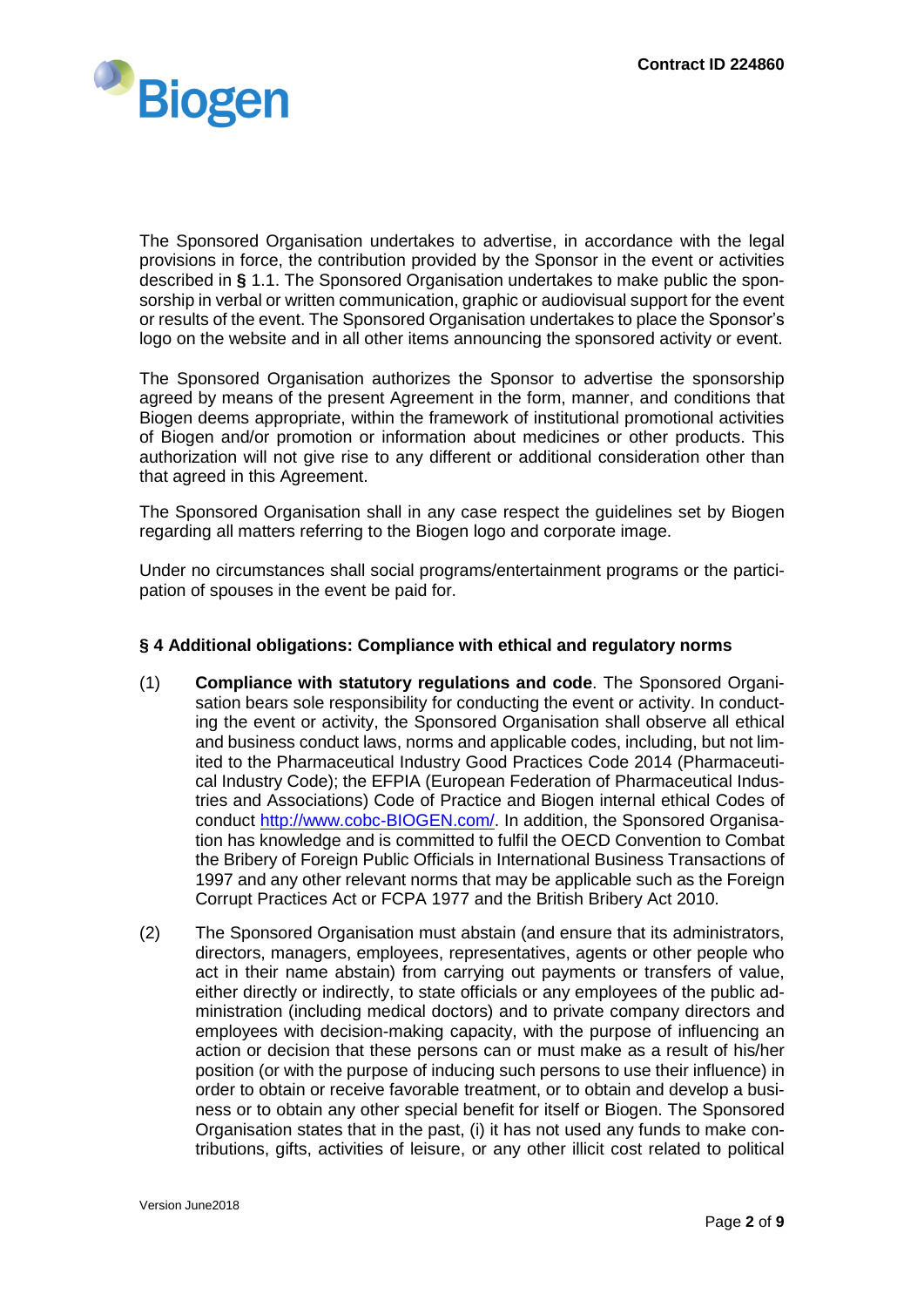

activities, (ii) nor made any illicit payment to officials or state employees or employees of the public administration; (iii) or destined finances, directly or indirectly, to political campaigns or parties.

- (3) **Internal regulations for medical facilities, third party funding guidelines**. In addition, the Sponsored Organisation guarantees that it will adhere to the legal and internal regulations of the respective facility when inviting or with respect to the participation of the employees of the medical facilities that are selected by the Sponsored Organisation, and that the execution of this Agreement will not infringe upon the professional duties of any participating employee. In particular, the Sponsored Organisation guarantees that the applicable third party funding regulations for the respective medical facilities will be adhered to when receiving compensation.
- (4) **Representations and ongoing obligation**. The Sponsored Organisation guarantees and represents to Biogen that
	- a) the sponsorship shall only be used for purposes of the event or activity in accordance with the request made for the sponsorship and this agreement,
	- b) changes with respect to the scope, the purpose or the timing of the event shall immediately be notified to Biogen and provided to Biogen for the purpose of obtaining written consent,
	- c) the financial resources received from Biogen individually or in total over the last 12 months and during a continuously rolling 12-month period will not represent more than 30% of the Organizer's ongoing operating costs, and
	- **d) the confirmation form attached as an ANNEX II shall be sent to Biogen within ten (10) business days of completion of the event.**

If the Sponsored Organisation breaches the obligations contained in this paragraph 4, then Biogen has the right to terminate this Agreement with immediate effect. Biogen reserves the right to reclaim the sponsored amount if the Sponsored Organisation fails to submit the confirmation form in **ANNEX ll** in time.

# (5) **Information, accountability and inspection**.

5.1 The Sponsored Organisation shall inform Biogen of any major changes occurred, including but not limited to changes in organs of decision (including but not limited to its Board of Directors).

5.2 Biogen may request information and proof of accountability with respect to the use of the funds provided, and demand that all non-used funds be returned. In addition, the Sponsored Organisation is obligated to maintain documentation related to the sponsorship, such as, for example, accounting documents and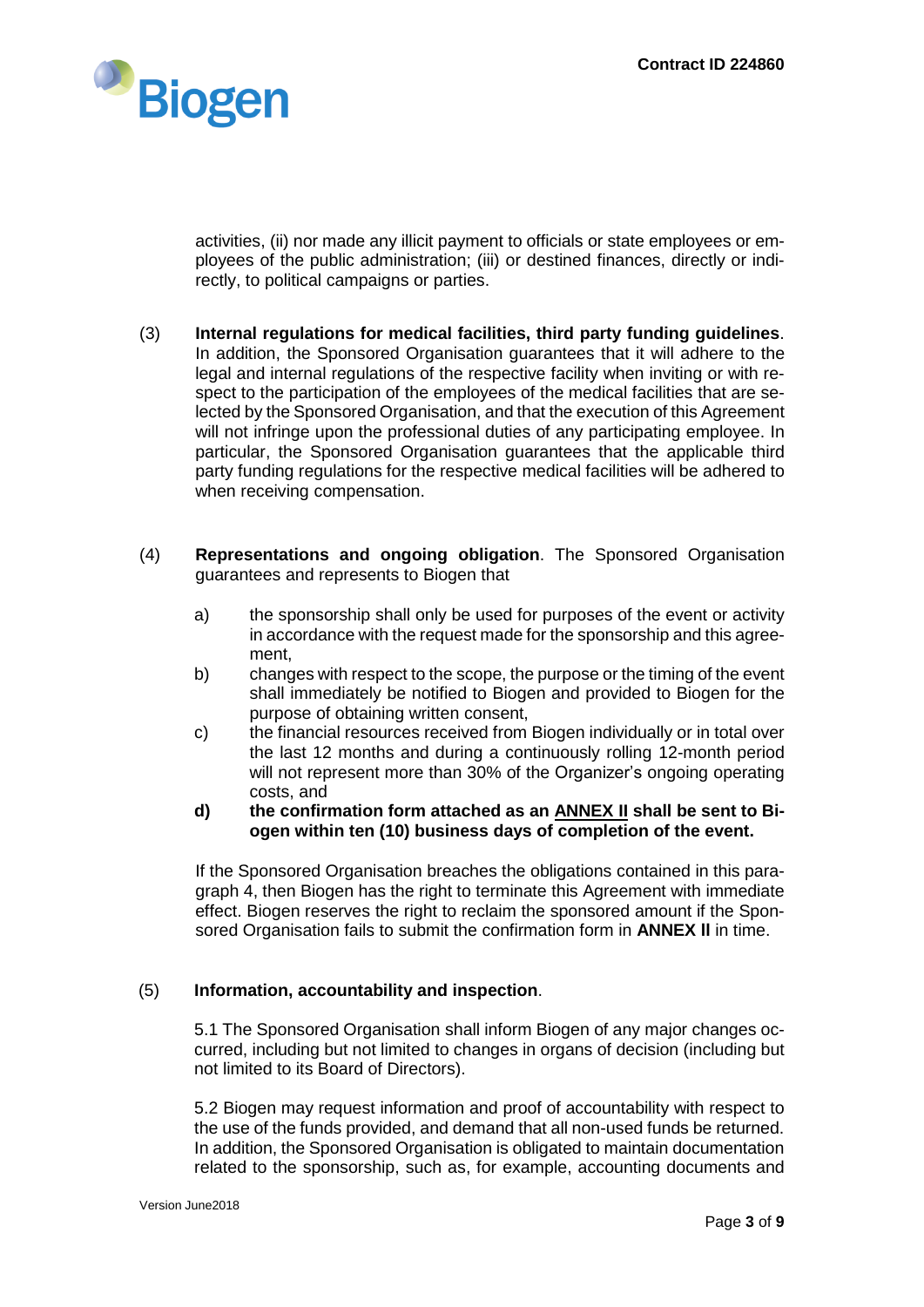

documents that sufficiently prove what the sponsorship was used for. The Sponsored Organisation shall return any unused funds and funds used for a purpose other than as described in the Agreement to Biogen before the Sponsored Organisation may be considered for further funding.

5.3 Biogen, its authorized representatives (including the consultants) or governmental authorities have the right to inspect these documents, to audit them or to reproduce them, (i) in order to be able to see that the funds were used in accordance with this Agreement, (ii) to the extent that such an inspection and audit is required by the governmental authorities or applicable laws require this, or (iii) for other business purposes in connection with this Agreement if Biogen has an authorized interest in them. The Sponsored Organisation hereby acknowledge that any auditing documents that are requested by the governmental authorities shall be provided to Biogen promptly and that the Sponsored Organisation must cooperate with this type of auditing requirements by complying within an appropriate period of time. The Sponsored Organisation shall provide Biogen and their employees with suitable representatives for this purpose in order to discuss the corresponding auditing documents and to solve any questions or issues that arise. These auditing requirements do not principally require any on-site audits, unless such an on-site audit is required by the national authorities or by applicable laws or the particular nature of the audit question makes this necessary.

(6) **Accounting Documents**. The Sponsored Organisation shall send Biogen the accounting documents or annual financial statements (balance sheet, income statement) for the last three (3) fiscal years upon request.

# **§ 5 Rights to images and sound recordings, documentation**

The Sponsored Organisation declares that it is in agreement that the video and speech recordings made or photos taken (if they are related to the presentation and the direct surroundings of the Sponsor) as well as any written documents created for the event may be used indefinitely and published by the Sponsor without additional approval for internal and external publications as part of press and public relations work, marketing and for internal company communications, e.g.

- posters, prospects or letters to customers or potential customers for the purpose of sales promotion and image advertising;
- communication to employees;
- the employee magazine;
- internal and external training purposes as well as intranet;
- press requests;
- reproduction in the framework of the internet presence.

The material may be changed, modified or combined with other images, texts, graphics, etc so long as a slander/defamation is excluded.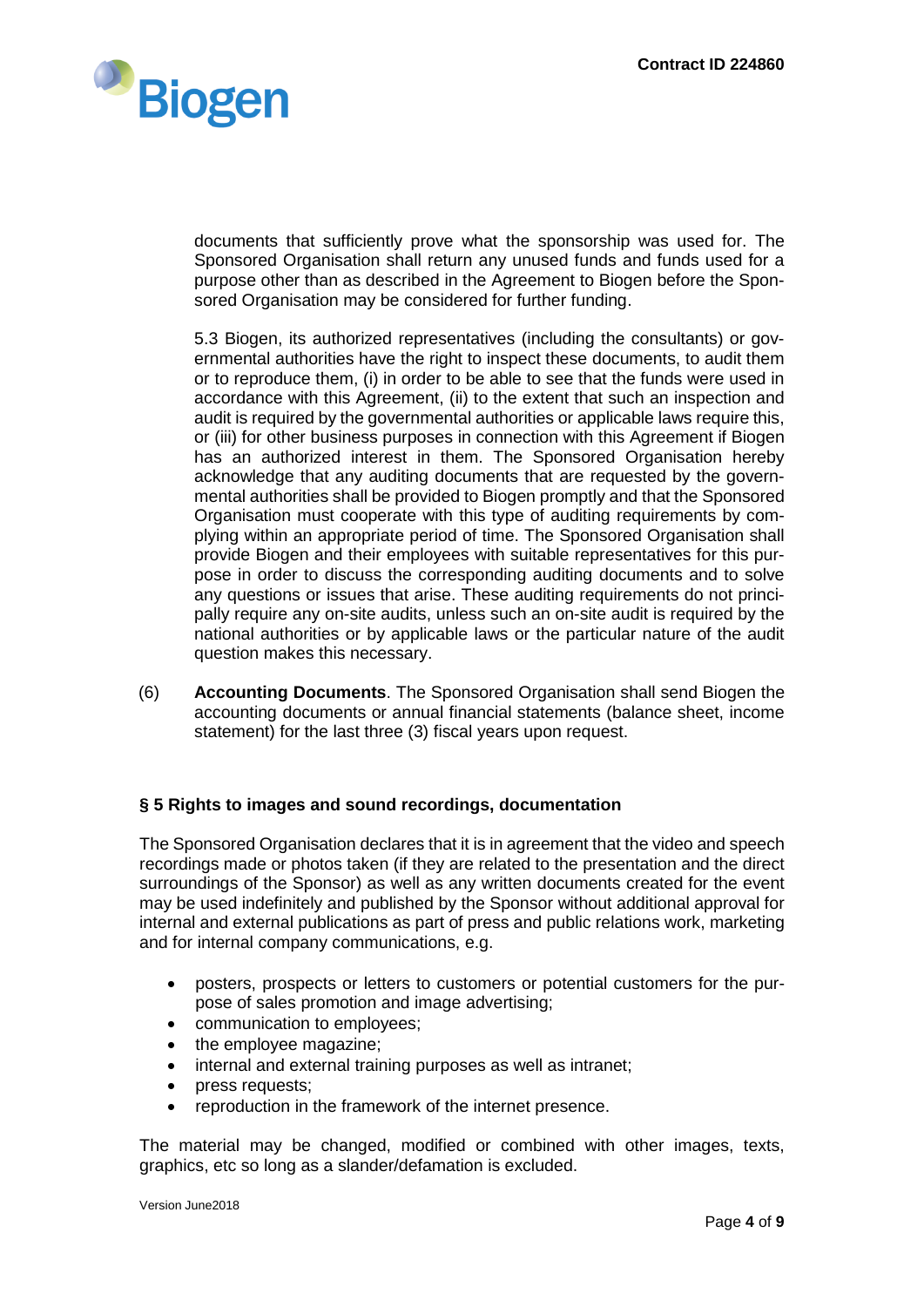

The Sponsored Organisation shall inform its employees involved in the event, as well as participants at the event, about the possible publication of images and sound recordings.

#### **§ 6 Publication of the value transfer pursuant to this Agreement on a publicly accessible Internet site**

The Sponsored Organisation declares having knowledge of and understands that as a member of the EFPIA (European Federation of Pharmaceutical Industries and Associations) ("EFPIA"), Biogen must comply with the regulation and Codes of Conduct approved by the association, including the Publication Code of Value Transfers. This information includes disclosing, displaying and providing information regarding the amount or amounts provided as collaboration pursuant to this Agreement and its Annexes. To this end, the Sponsored Organization allows and authorizes Biogen to publish all the information regarding this Agreement in an individualized manner, accompanied by a detailed description of the economic and non-economic benefits received by the Organization under this Agreement.

Information on transfers of value to public hospitals will be disclosed on Biogen's publicly accessible company website and will remain in the public domain for a minimum of two years after the time such information is first disclosed.

A summary of the Agreement with information on transfers of value to patient organisations will be disclosed on Biogen's publicly accessible company website from the time the collaboration starts until 6 months after the end of the collaboration. The entire Agreement will be shared on request. Biogen will at the end of the year send a list of all sponsorship collaborations to ENLI.

# **§ 7 Final provisions**

- (1) The law of Denmark is the sole applicable law to this Agreement. For the resolution of any disputes that may arise between the Parties with regard to the interpretation, execution or fulfillment of this Agreement, both Parties expressly waive the right to any other law that may correspond and submit to the Courts of Denmark.
- (2) This Agreement defines conclusively the agreements reached between the Parties to the Agreement. No verbal agreements have been reached or are hereby voided.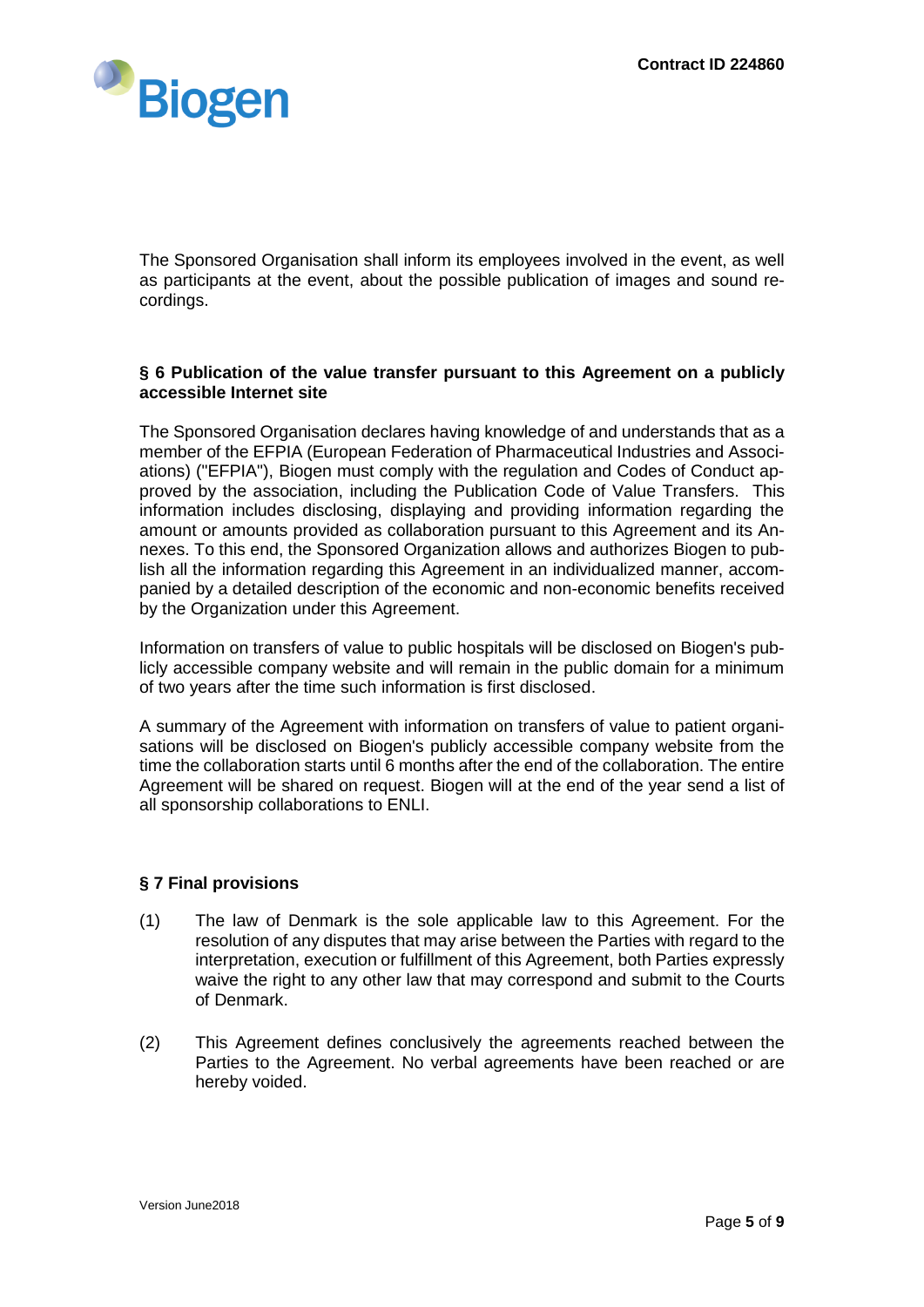

- (3) Changes and additions to this Agreement require the written form. This also applies to changes to the written form clause. Notifications and declarations in electronic form do not fulfill the agreed written form requirement.
- (4) If a provision of this Agreement is or becomes invalid or is not executable, it shall not affect the validity of the rest of the Agreement. In such cases, the Parties to the Agreement undertake to replace the invalid or non-executable provision with a valid or executable provision that comes as close as possible to the intention and purpose of the provision to be replaced. The same applies to any omissions in the Agreement.

\*\*\*\*\*\*\*\*\*\*\*\*\*\*\*\*\*\*\*\*\*\*\*\*\*\*\*\*\*\*\*\*\*\*\*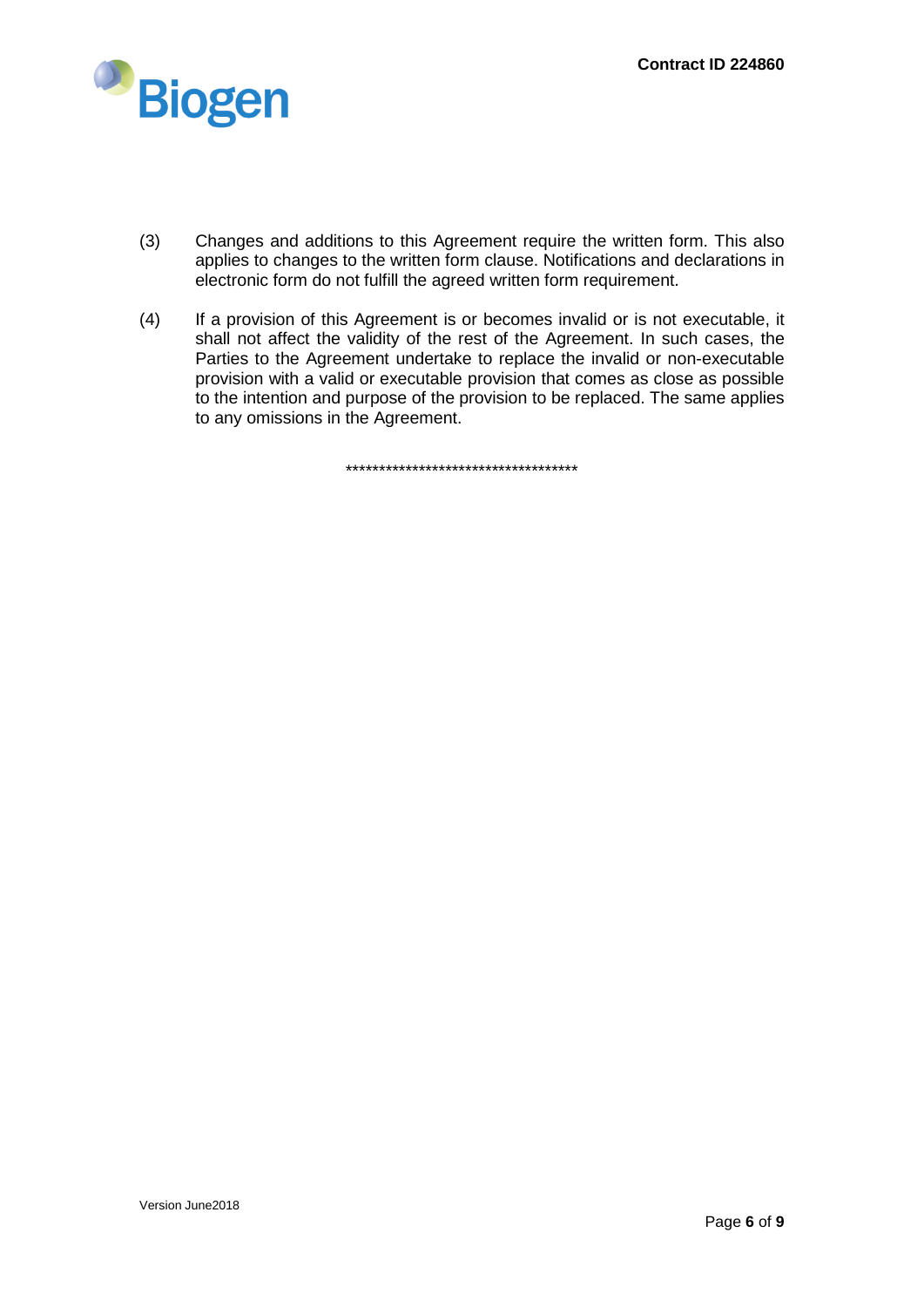

# **Signature page**

| <b>Biogen (Denmark) A/S</b>            | Scleroseforeningen                   |
|----------------------------------------|--------------------------------------|
| DocuSigned by:<br>By:<br>Allan Fischer |                                      |
|                                        |                                      |
| Printed name of authorized signatory   | Printed name of authorized signatory |
| Director, Affiliate Finance.<br>Title: |                                      |
| $13 - Feb - 2020$<br>Place & Date:     | Place & Date: ___________________    |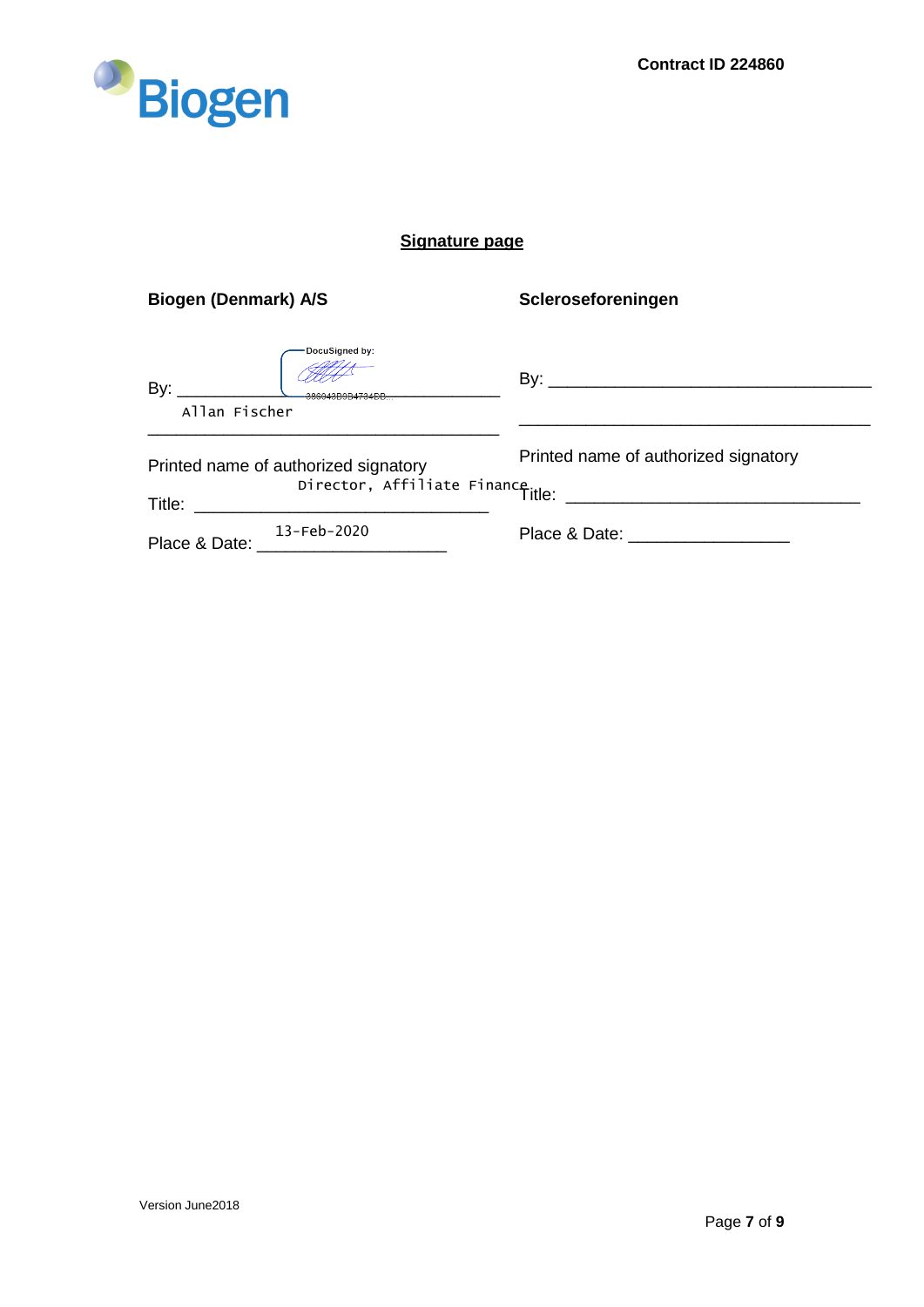

# **ANNEX I**

#### **DETAILED DESCRIPTION OF THE ACTIVITY/EVENT TO BE SPONSORED**

**Cykelnerven is a charity event arranged by Scleroseforeningen. The charity raised from participants and sponsors will be used for research within sclerosis.** 

**The event will take place on bikes in France in week 25 2020.**

**Participants will pay a participant fee and fundraise an amount of min. DKK 15.000 to research in sclerosis,**

**Biogen will sponsor an amount of DKK 17.000 plus VAT to Cykelnerven 2020. As sponsors Biogen will receive logo on local team shirts, e-mail banner for own website and logo on Cykelnerven's website, 5 bike shirts and a press package**